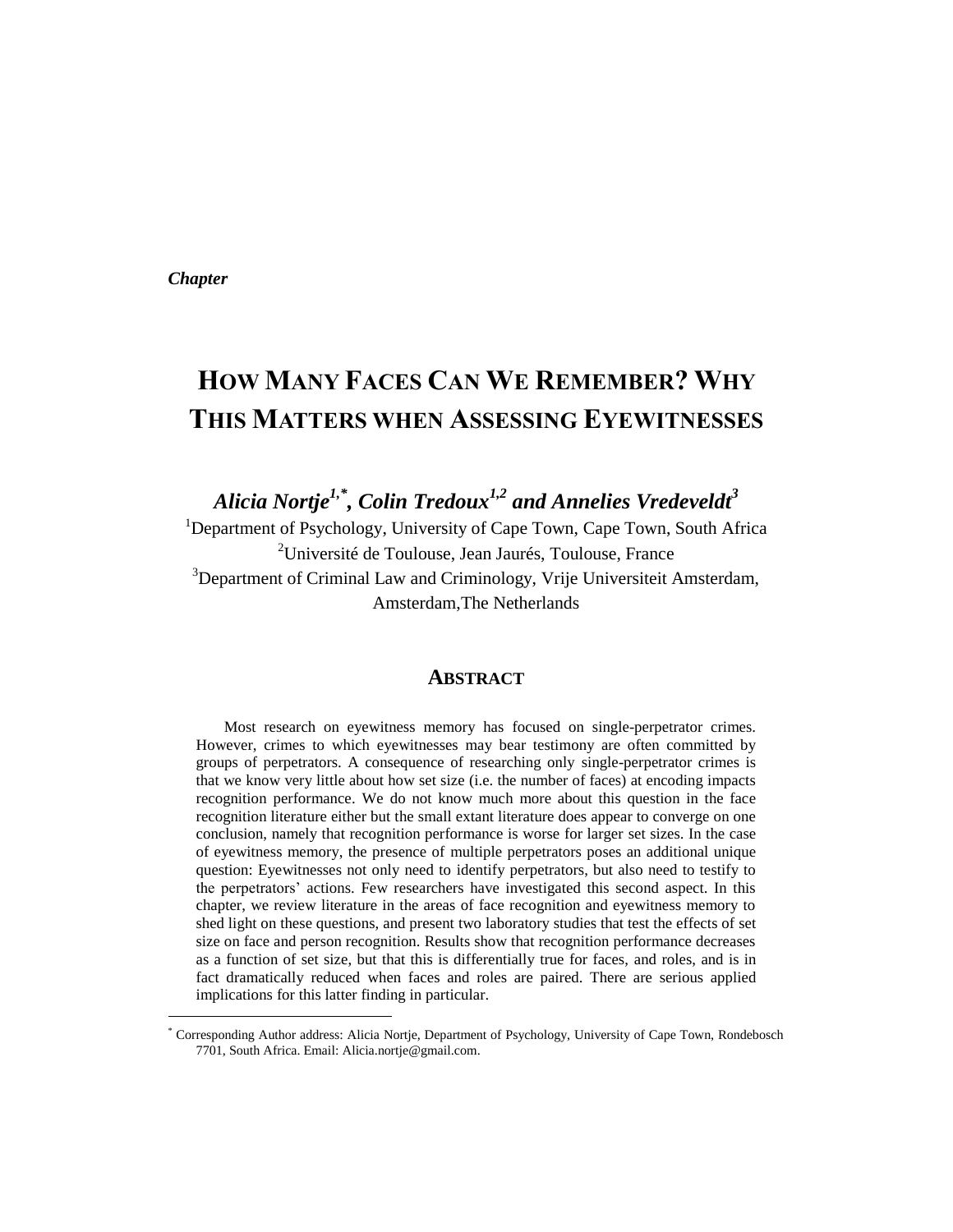**Keywords**: multiple-perpetrator crimes, set size, eyewitness memory, paired memory, load at encoding

#### **INTRODUCTION**

There is little doubt that human beings have the ability to recognize a great many faces, certainly in the thousands. This ability continues into old age, even for faces that we last encountered many decades earlier (Bahrick, Bahrick, & Wittlinger, 1975). However, most of our knowledge about face recognition capacity derives from studies of familiar face recognition – that is, recognition of faces of people with whom we are well acquainted and have likely encountered many times. We know much less about our capacity to recognize relatively unfamiliar faces that we have encountered only briefly. This distinction is important. It has a direct bearing on applied questions, specifically, the reliability of eyewitness identifications, since eyewitnesses are almost always tasked with identifying people they have encountered only once. The advent in the 1980s of highly accurate DNA matching techniques for assessing circumstantial evidence of identity has dramatically demonstrated the potential unreliability of eyewitness identifications. At the time of writing, DNA matching has resulted in the exoneration of over 350 prisoners in the United States since 1989, and erroneous eyewitness identification played a major role in over 70% of these cases (Innocence Project, 2017). Psychologists have been researching the basis for eyewitness errors, and some of this research has been important in the revision of aspects of the US criminal justice system (e.g., Wells, 2006, but also Clark, 2012).

But it is important to point out that research on eyewitness identification is driven by research questions that focus almost exclusively on single-perpetrator crimes, in other words, an identification following a simulated crime that involves encoding and recognizing a single face. We know little about how eyewitnesses perform after witnessing a crime committed by more than one perpetrator. Does eyewitness recognition performance decline with increasing numbers of perpetrators? If so, what form does this forgetting function take? The near-exclusive focus on single perpetrator crimes is problematic, since many criminal incidents are committed by groups of two or more perpetrators. For example, it is estimated that roughly 20% of violent crime in the U.S. (Sourcebook of Criminal Justice Statistics, 2008) and between 46% and 70% of crimes against minorities in the EU are committed by groups of two or more perpetrators (European Union Agency for Fundamental Rights, 2012). Research shows that between 10% and 33% of reported rapes in the U.S. (Franklin, 2004), 23% of sexual assaults in Australia (Australian Bureau of Statistics, 2004), 19% of rapes in Southwark in the United Kingdom (Curran & Millie, 2003) and between 30% (Maw, 2012) and 50% of rape cases in South Africa (Swart, Gilchrist, Butchart, Seedat, & Martin, 2000) are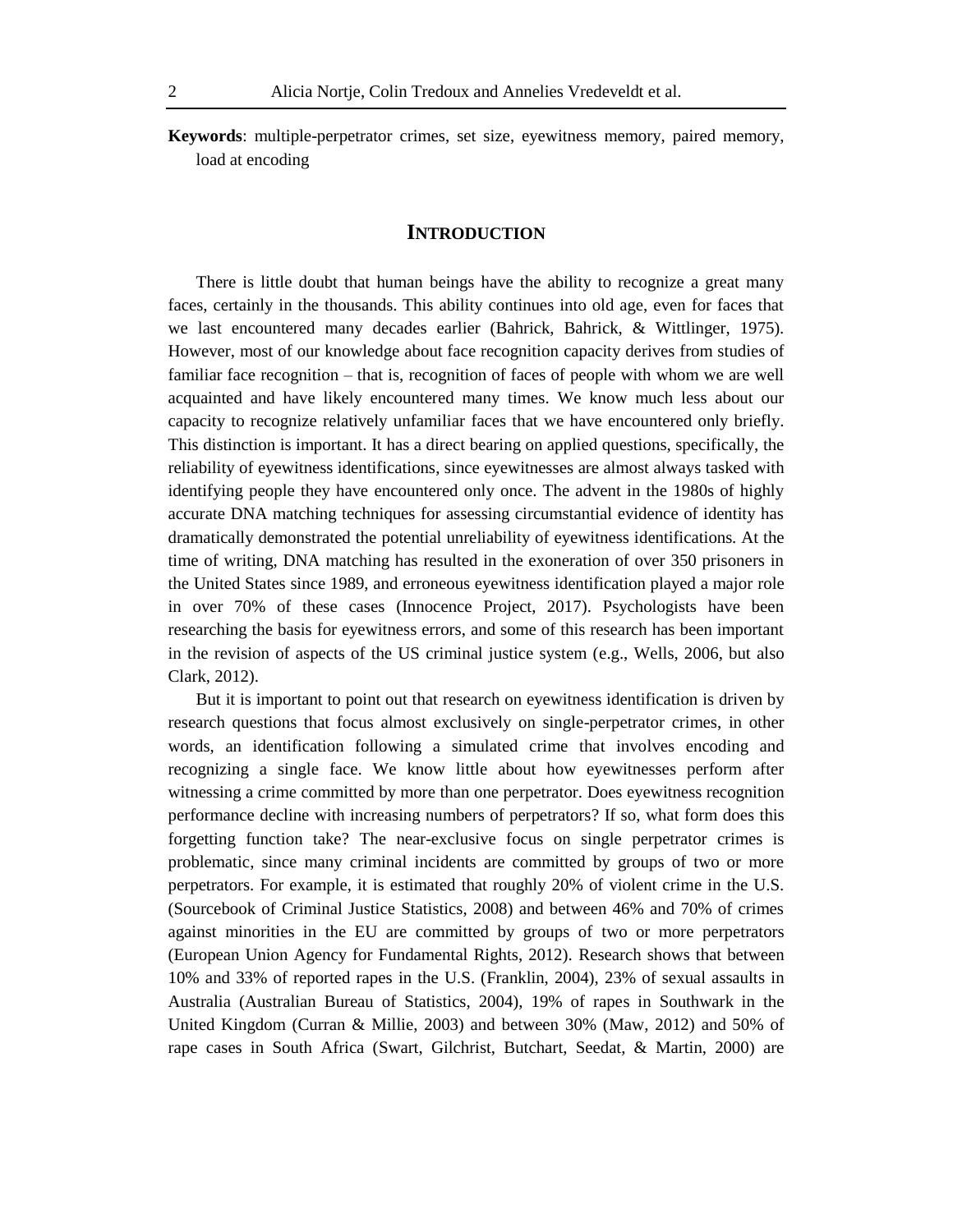committed by multiple perpetrators. This lacuna *could* be addressed in part by referring to basic research on face recognition processes, particularly the effect of (face) set size on recognition memory, if not for the paucity of research on this topic itself. We will discuss a few relevant studies in this chapter.

There is an additional problem when multiple perpetrators are involved, which is not obvious in single perpetrator scenarios nor usually addressed in basic or applied research. Eyewitness identification following a multiple-perpetrator crime is a two-stage process: Firstly, the lineup tests the ability of the eyewitness to recognize the perpetrator (if he/she is present, and to reject all the known incorrect options in the lineup). This is *followed* by a test in which the eyewitness must recall the acts the perpetrator committed during the crime. In a single-perpetrator scenario, an eyewitness identification of the perpetrator *implies* that the identified person committed the acts in question. However, this implication is not automatically present when an eyewitness identifies someone in a lineup following a multiple-perpetrator crime, since the perpetrators may have committed different actions. Therefore, the second stage has to be tested explicitly, requiring the witness to state what action(s) the identified perpetrator committed (personal communication, Captain K. Speed, South African Police Services, 18 September 2015). This important question has been neglected in the literature, even though it has farreaching consequences for the criminal justice system, including i) assisting the police investigation, ii) building a prosecutable case, and iii) passing an appropriate sentence.

The aim of this chapter is to review what is known about these questions – that is, how set size, or number of perpetrators in a crime scenario, affects facial recognition and eyewitness memory, and how it affects testimony about the event itself as a consequence. There is as yet no published data on the crucial question of the effect of set size on roleperson matching, but we will present some new data that directly tests this effect.

## **THE EFFECT OF SET SIZE ON MEMORY RETENTION FOR NON-FACE IMAGES**

We start by considering the small literature on the impact of set size on memory for non-face visual images. Performance on non-face visual stimulus material is a useful baseline reference even though faces are inherently similar to one another in overall appearance (far more so than most other sets of objects), and this may make recognition more difficult. It is important to know whether limits for face and non-face material are similar as a form of benchmark.

People are able to retain large numbers of non-face images in memory. In fact, when tested on 200 non-face images in a 1965 study, participants were able to recognize roughly 95% of these immediately afterwards (Nickerson, 1965), and even after a one year delay recognized 30% of those items (Nickerson, 1968). These results are similar to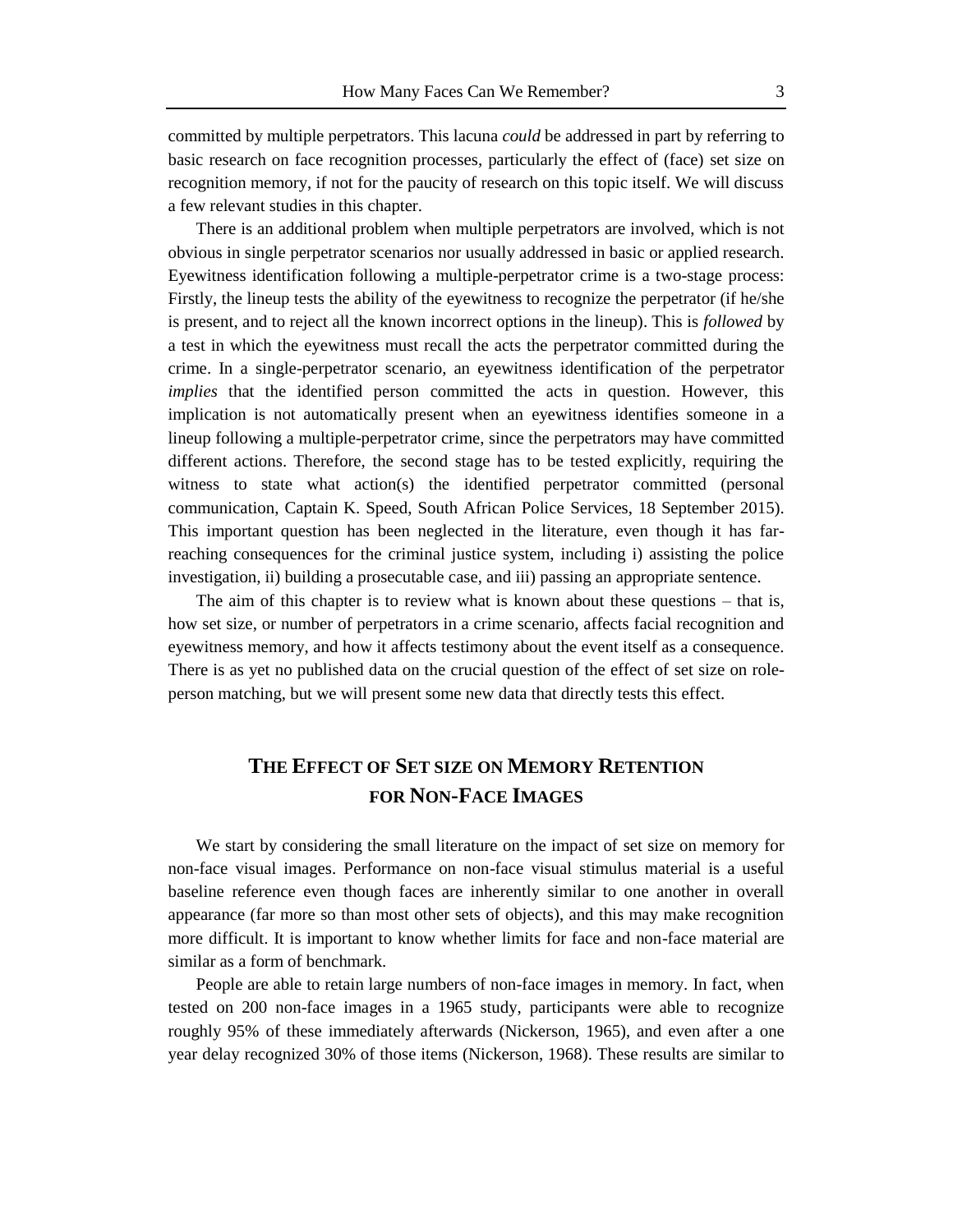those reported by Shepard (1967), who found that participants were able to recognize 97% of 612 images after a brief delay. Standing (1973) studied set size at encoding, as well as the 'vividness' of images. His participants studied items in sets varying between 20 and 10,000 in size, which they had to recognize two days later. Participants studied one of three types of items comprising words, 'vivid images', or 'normal images' (i.e. non-vivid, and not words). The words were randomly selected from an English dictionary, and vivid images were images with highly distinctive features (e.g., a dog smoking a pipe). Memory for both types of image (vivid, normal) was superior to that for words, and this difference became more pronounced as set size increased. Estimates of memory storage were impressive, especially for large set sizes: Participants were able to recognize about 88% and 77% of 1000 vivid and normal images respectively, after a brief delay, and even when set size was increased to 4,000 and 10,000 images recognition was still high, at  $62\%$  and  $66\%$  respectively.<sup>1</sup>

## **MEMORIAL LIMITS FOR FACES**

Does our large memory capacity for non-face visual images mean that we also have a large capacity for human faces? A strong form of evidence would be from systematic manipulation of set size at encoding, and measurement of its effect on recognition. However, studies that have reported such manipulations are often hard to interpret. Most face recognition studies that have included large set sizes at encoding have used withinparticipants designs. In fact, it is an accepted method to include many trials within such an experiment to control for characteristics of the stimuli (e.g., distinctiveness, attractiveness) that may affect recognition performance, and often these trials will vary dependent on whether the target is absent or present. In contrast, most eyewitness studies do not control for these characteristics, and have stimulus confound problems due to using only single-target encoding (e.g., participants are tested on one target face, which may be distinctive and which does not vary between participants). The authors of a large meta-analysis of the face recognition literature highlight this problem – the difficulty of interpreting and comparing studies from these two research areas - by stating that their results are confounded by methodological problems in and across these two research areas (Shapiro & Penrod, 1986).

 $\overline{a}$ 

<sup>&</sup>lt;sup>1</sup> One caveat of this research is that memory for all items, especially the much larger set sizes, .i.e. 10,000 images, was not tested. Recognition memory was tested on a sample of items from the original encoding set, and then memorial limits were estimated using the following formula:

*Estimated memory capacity = S(T-2E)/T*

The symbols, S, E, and T refer to the **set size** at encoding, the average number of errors at recognition, and the number of recognition test trials respectively. However, what is assumed here is that the rate of guessing (which is double the number of errors [2E]) is *constant*, and thus memory capacity is linear across set sizes. It is possible that participants' response patterns may change as set size increases, so that performance drops in a non-linear way. Thus this estimated memory capacity may be inflated.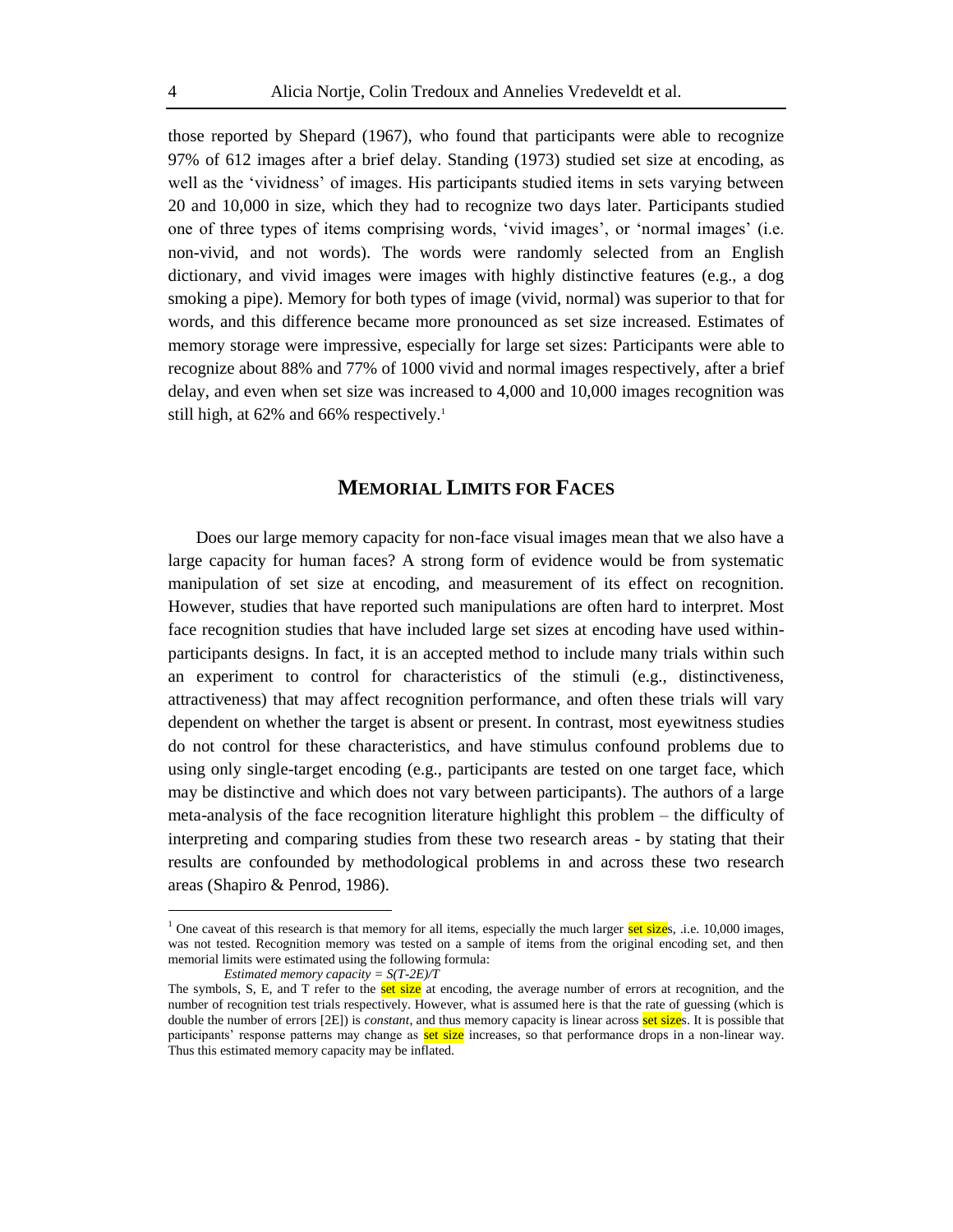|                     |                      |          | Load (number of faces) | Results              |                                                                                    |              |  |
|---------------------|----------------------|----------|------------------------|----------------------|------------------------------------------------------------------------------------|--------------|--|
| Study               | Materials            | Encoding | Recognition            | d'                   | Hit rate                                                                           | FA rate      |  |
|                     |                      | 20       | 40                     | $1.55$ (n/a)         | $0.74$ (n/a)                                                                       | 0.20(n/a)    |  |
| Podd, 1990          | Photofit faces       | 35       | 70                     | $1.32 \text{ (n/a)}$ | $0.68$ (n/a)                                                                       | 0.23(n/a)    |  |
|                     |                      | 50       | 100                    | 1.10(n/a)            | $0.65$ (n/a)<br>0.79(0.13)<br>0.72(0.11)<br>0.67(0.11)<br>0.78(0.17)<br>0.78(0.13) | $0.24$ (n/a) |  |
|                     |                      | 10       | 20                     | 2.05(0.89)           |                                                                                    | 0.17(0.12)   |  |
| Metzger, 2002       | ComPhotoFit<br>faces | 20       | 40                     | 1.54(0.72)           |                                                                                    | 0.20(0.10)   |  |
|                     |                      | 30       | 60                     | 1.23(0.58)           |                                                                                    | 0.25(0.12)   |  |
|                     | Colour               | 20       | 40                     | 2.07(0.96)           |                                                                                    | 0.19(0.14)   |  |
| Lamont et al., 2005 | photographs          | 40       | 80                     | 1.75(0.76)           |                                                                                    | 0.22(0.15)   |  |

## **Table 1. Characteristics and results from face recognition studies that have manipulated set size at encoding**

Note: d' is a measure of discriminability; FA rate = false alarm rate; Rates are proportions, and standard deviations are reported in parentheses.

However, there are some face recognition studies that have explicitly manipulated set size at encoding, and in which the effect of set size seems clear. Podd (1990) was one of the first to explicitly test the effect of memory load (or set size) at encoding by manipulating the number of faces<sup>2</sup> to be encoded  $(20, 35 \text{ or } 50)$ . Recognition performance decreased as set size increased, which was due to a decrease in hit rate specifically (for more detail see Table 1). Podd argued that higher set sizes could decrease performance because of a greater load at encoding, or a greater load at recognition. Thus, the effect may not only be due to the larger set size at encoding, but could result from the larger number of items at test – an inevitable consequence of larger encoding set sizes. Load at recognition does impact on performance (Shapiro & Penrod, 1986), and it is possible that performance decreases as the length of the test sequence increases. Podd therefore employed an interesting method to control for load at recognition and the negative impact of sequence length, by keeping the first forty items (20 old, 20 new) at recognition constant across the various experimental groups. This allowed him to compare the effect of set size at encoding on recognition performance *independently* of set size at recognition. The results showed that there was a significant difference in discriminability (i.e., the ability to accurately recognize old faces and reject new faces, see Macmillan  $\&$ Creelman, 2004) across set sizes. Participants performed increasingly worse as set size at encoding increased, primarily due to a decrease in hits. Analysis of the remaining recognition trials (i.e. those after the first 40 images) showed little effect of sequence length: there was very little difference between performance on the first 40 trials and the

l

<sup>&</sup>lt;sup>2</sup> Note that these were 'Photofit' faces, rather than faces of real people.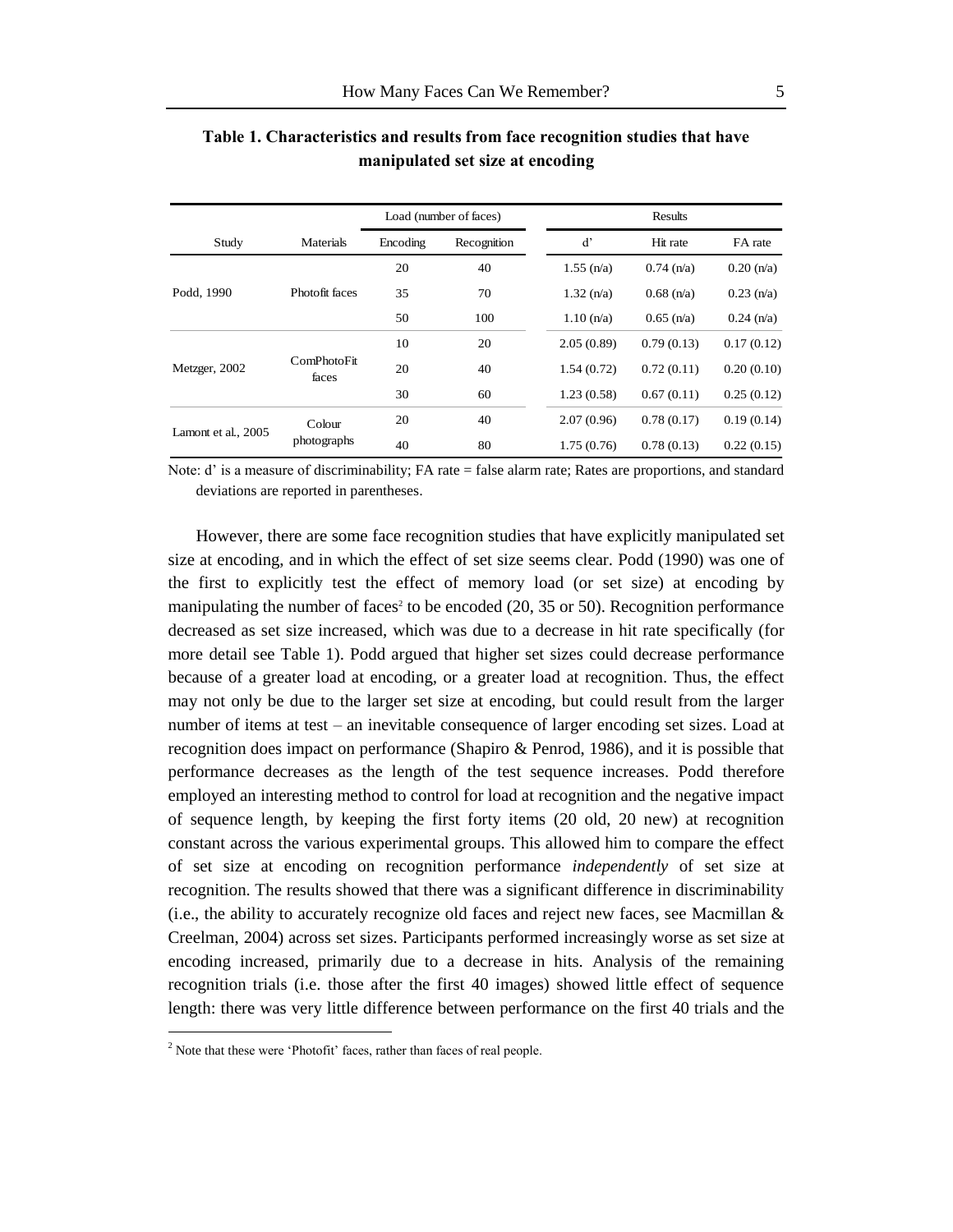remaining trials. In another face recognition study, Metzger (2002) studied groups of children, students and adults, who were randomly assigned to three encoding groups (10, 20 or 30 composite face images). He reported three statistics: hits, false alarms and *d'* (a standard measure of discriminability). The results were clear: *d'* and hits were highest when the set size was low (10 images), but were comparable between set sizes of 20 and 30. However, unlike Podd (1990), Metzger also found evidence of an increased false alarm rate as a function of the increase in set size, especially with 30 face images.

Unlike Metzger (2002) and Podd (1990), who used composite face images generated by computer software, Lamont et al. (2005) tested the effect of set size with face images of real people. They showed either a larger (40) or smaller (20) number of young and old face images to young and old participants. There was a main effect of set size, whereby *d'* decreased following encoding of the larger number of faces  $(d' = 2.07$  versus  $d' =$ 1.75, Cohen's  $d = 0.37$ ). This difference in discriminability was due to a significant increase in the false alarm rate, whereas the hit rate was unaffected by memory load. These results corroborated what seems to be a reasonable expectation, namely that recognition performance is better for lower set sizes, and this recognition performance appears to decrease as set size increases (although we cannot currently assess whether it does so linearly). But unlike Podd (1990), who found a decrease in discriminability due to a decrease in the hit rate and Metzger (2002) who found a decrease in discriminability due to changes in the hit rate and false alarm rate, Lamont and colleagues (2005) found a decrease in discriminability due to an increase in the false alarm rate only.

One explanation for these discrepancies may be the manner in which Podd (1990) coded hit rate and false alarm rate. Instead of making a binary response (Yes/No, or Old/New), participants responded 1, 2, 3 or 4, which meant "very sure old", "fairly sure old", "fairly sure new", and "very sure new" respectively. Hit rates comprised 1 and 2 responses (i.e. "very sure old" and "fairly sure old") for old faces, whereas false alarm rate comprised 1 and 2 (i.e. "very sure old" and '"fairly sure old") for new faces. Another explanation could be that both Metzger (2002) and Lamont and colleagues (2005) did not employ any delay between encoding and recognition, whereas Podd (1990) manipulated delay so that it was either 10 minutes, one week or two weeks. It is possible that hit rate is more sensitive to delay than false alarm rate: Perhaps delay reduces the strength of the memory trace, thus causing participants to reject old (i.e. previously seen) faces. It is also worthwhile to note again that both Podd (1990) and Metzger (2002) used artificial faces/face composites, whereas Lamont and colleagues used real faces. While we are not able to compare the results directly or statistically, both Podd and Metzger reported what appears to be comparable hit rates at set size 20, and set sizes 30 and 35, whereas Lamont and colleagues reported higher hit rates at set size 20. This could be due to stimulus difficulty – perhaps composite faces are more difficult to discriminate?

The detrimental presence of a second target face is not limited to studies on memory but is also present in visual search tasks. Mestry, Menneer, Cave, Godwin and Donnelly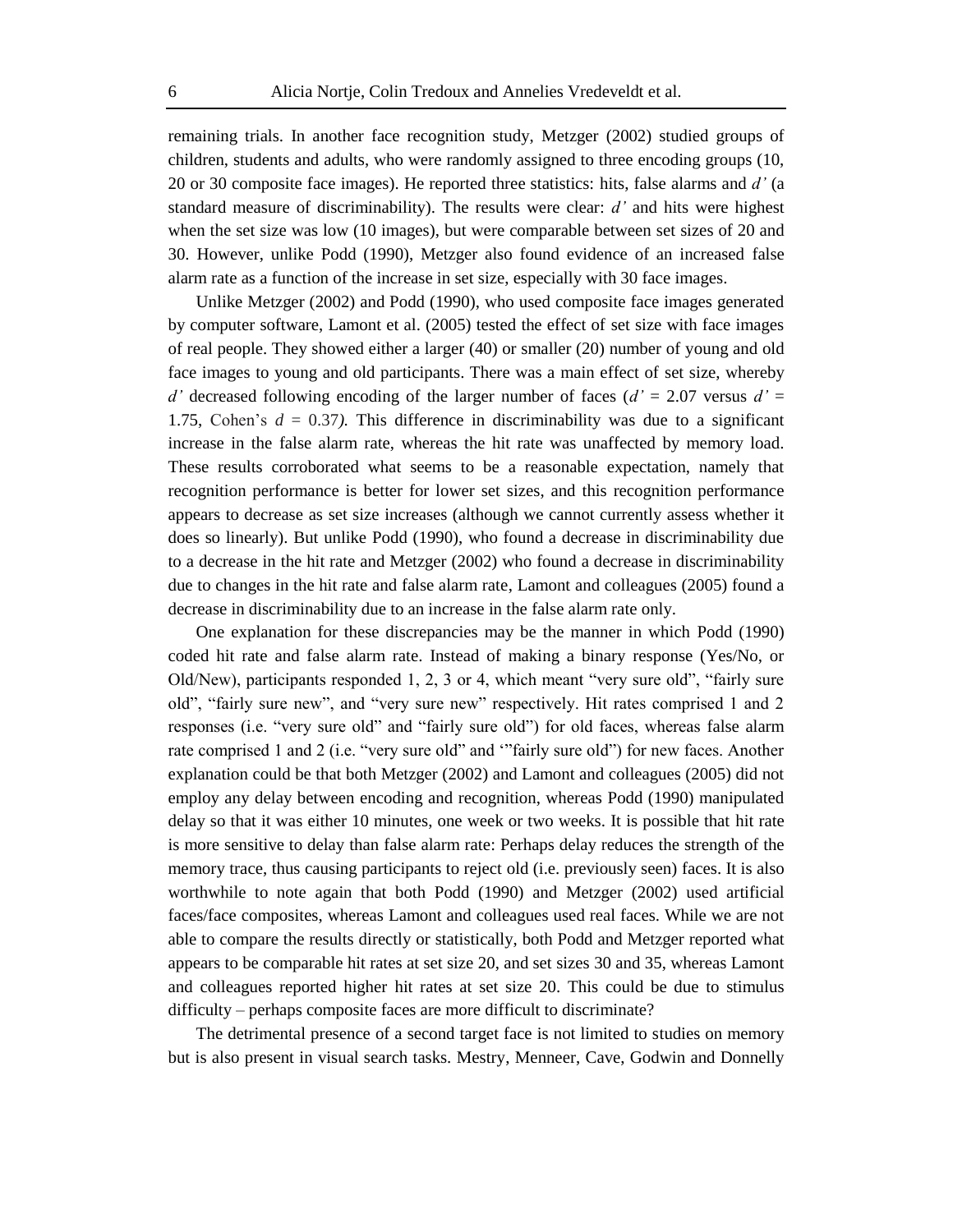(2017) demonstrated that participants were slower and less accurate when they had to search for two target faces than when they had to search for only one. This effect was replicated across three studies that manipulated similarity between the target faces and foils. Interestingly, participants showed a tendency to prefer one target over another in the dual face condition – that is, participants would perform better and faster at recognizing one of the two faces rather than performing equally well at both. This finding is in line with the eyewitness study by Wells and Pozzulo (2006), where participants better recognized and described one perpetrator (i.e., the accomplice) over another (i.e., the main assailant) in a staged crime. However, in that experiment, recognition performance for the main assailant was at chance level (.16), whereas participants in Mestry and colleagues' study (2017) performed better than chance when searching for both the preferred and non-preferred target faces in Experiments 1 and 3 in their article (Experiment 1: 0.79 versus 0.63; Experiment 3: 0.95 versus 0.78; Chance  $= 0.5$ ). As mentioned previously, eyewitness studies (like Wells & Pozzulo, 2006) and face recognition studies use different methods that may impact the results, and the study by Mestry and colleagues that is reported here is a search or delayed matching task. The difference in performance could be due to properties of the target faces (for example, distinctiveness or criminality), or of the lineup (such as bias, or effective size, see Malpass, Tredoux, & McQuiston-Surrett, 2007), or capacity limits of perception and memory. Mestry and colleagues (2017) controlled for properties of the target images and the recognition arrays by using different stimuli for each of the three experiments, and employed a repeated-measures design with roughly 250 trials. Thus, their findings may be due to capacity limits of visual working memory rather than the former explanaions, such as properties of the face, or lineup, or experimental artefact.

There are thus only a few studies that have a direct bearing on the question of set size and its effect on face recognition, but they do show the expected negative effect of increasing load as seen in the face recognition literature. It is not clear whether increasing set size drives down recognition performance through decreasing hits or increasing false alarms. Most pertinent for present concerns may be the absence of information in these studies about memory for face-connected attributes, such as roles, attributes, or actions.

For this reason, we ran an experiment that tested the effects of set size on face and role / attribute recognition, with 70 participants from the University of Cape Town (Nortje, Tredoux, & Vredeveldt, 2015). Participants studied either one, two, three, five, ten, fifteen or thirty faces, and corresponding attributes, on which they were subsequently tested following a negligible delay (roughly 90 seconds). Each attribute was one sentence, with a maximum of 10 words - for example "He makes his own beer" or "He hates raisins". Each face was shown alone for three seconds, then accompanied by an attribute that appeared below it for three seconds, and then the attribute appeared alone for three seconds. Following a distractor task, participants completed three types of tests: face recognition, attribute recognition, and face-attribute pairing.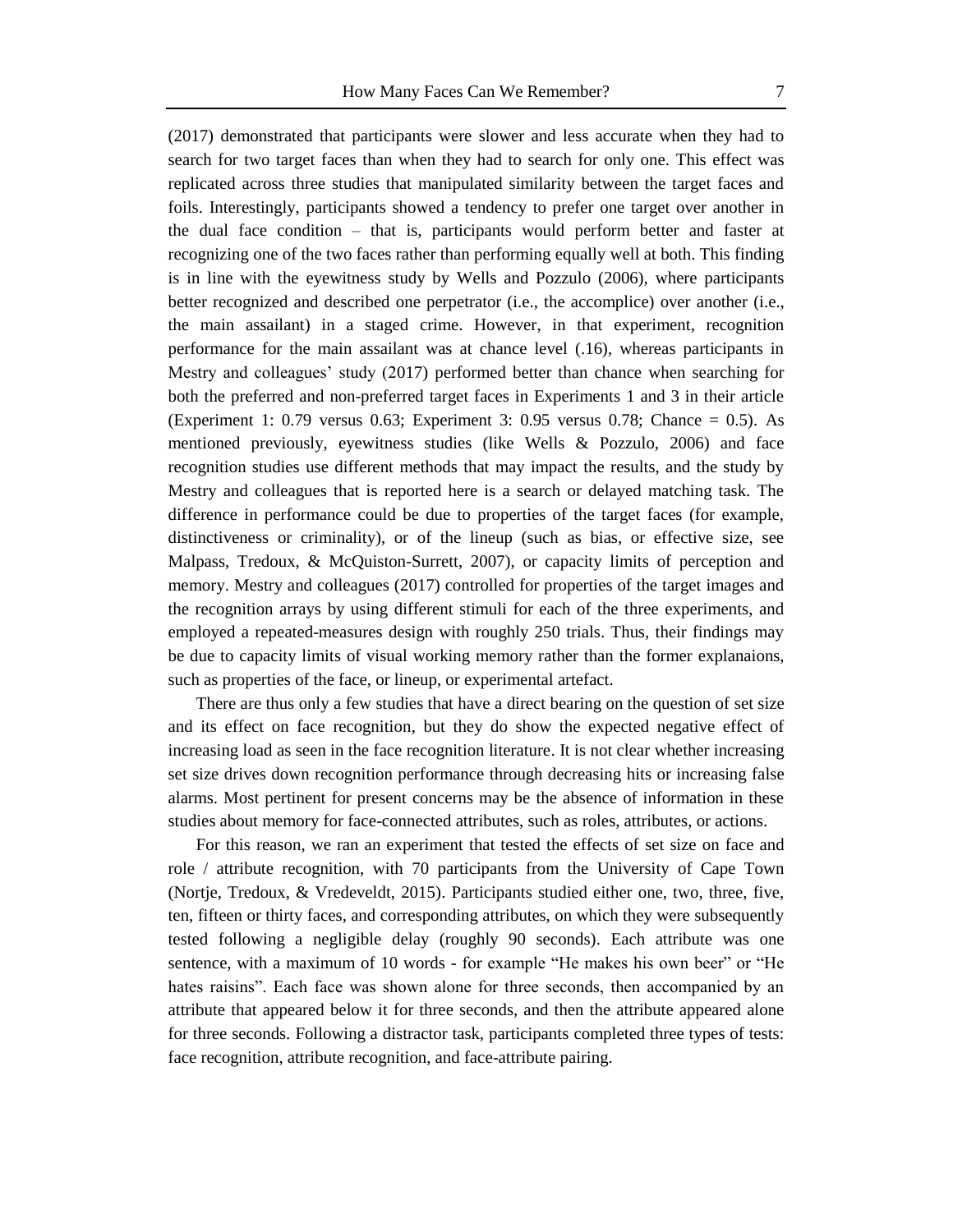

Figure 1. Hits and false alarms as a function of Set Size, for three types of encoding material. The shaded areas are 95% confidence intervals. Curves are LOESS non-parametric, with span = 1.3. In these graphs, 'Facts' refers to the attribute, and 'Match' refers to the face-attribute pairing.

Figure 1 shows the hit and false alarm rate for faces, attributes, and pairings across set size. For present purposes, the most interesting result was that there was a significant interaction between Set Size and the Type of Test, for both hit rate,  $F(10.528, 110.539) =$ 46.46,  $p < .001$ ,  $\eta_p^2 = .816$ , and false alarm rate,  $F(12, 126) = 40.685$ ,  $p < .001$ ,  $\eta_p^2 = .795$ . The nature of these interactions can be understood by examining Figure 1. The proportion of hits decreases across Set Size for all three Types of Test, but the rate of decrease is much greater for face-attribute pairing than for the two other Types of Test. A similar pattern (but in the opposite direction) is true for false alarms: the proportion of false alarms increase across Set Size for all three types of test, but moreso for the face-attribute pairing.

## **EYEWITNESS STUDIES: MANIPULATING SET SIZE AT ENCODING**

An important applied domain of the theoretical question about the effect of set size is eyewitness memory for multiple-perpetrator crimes. In such an event, a witness observes a crime that is committed by more than one person (i.e. a perpetrator). This is a complex visual scenario where each perpetrator may perform a different action (e.g., drawing a weapon) and voice a different command (e.g., demand a bag, or threaten the victim). It is vital that eyewitnesses are able to recall the event successfully in their statement to the police, which may in turn lead to their participating in an identification parade. Until recently, most eyewitness studies assessed memory for staged crimes enacted by a single perpetrator. There is now a growing interest in multiple perpetrator crimes. Despite this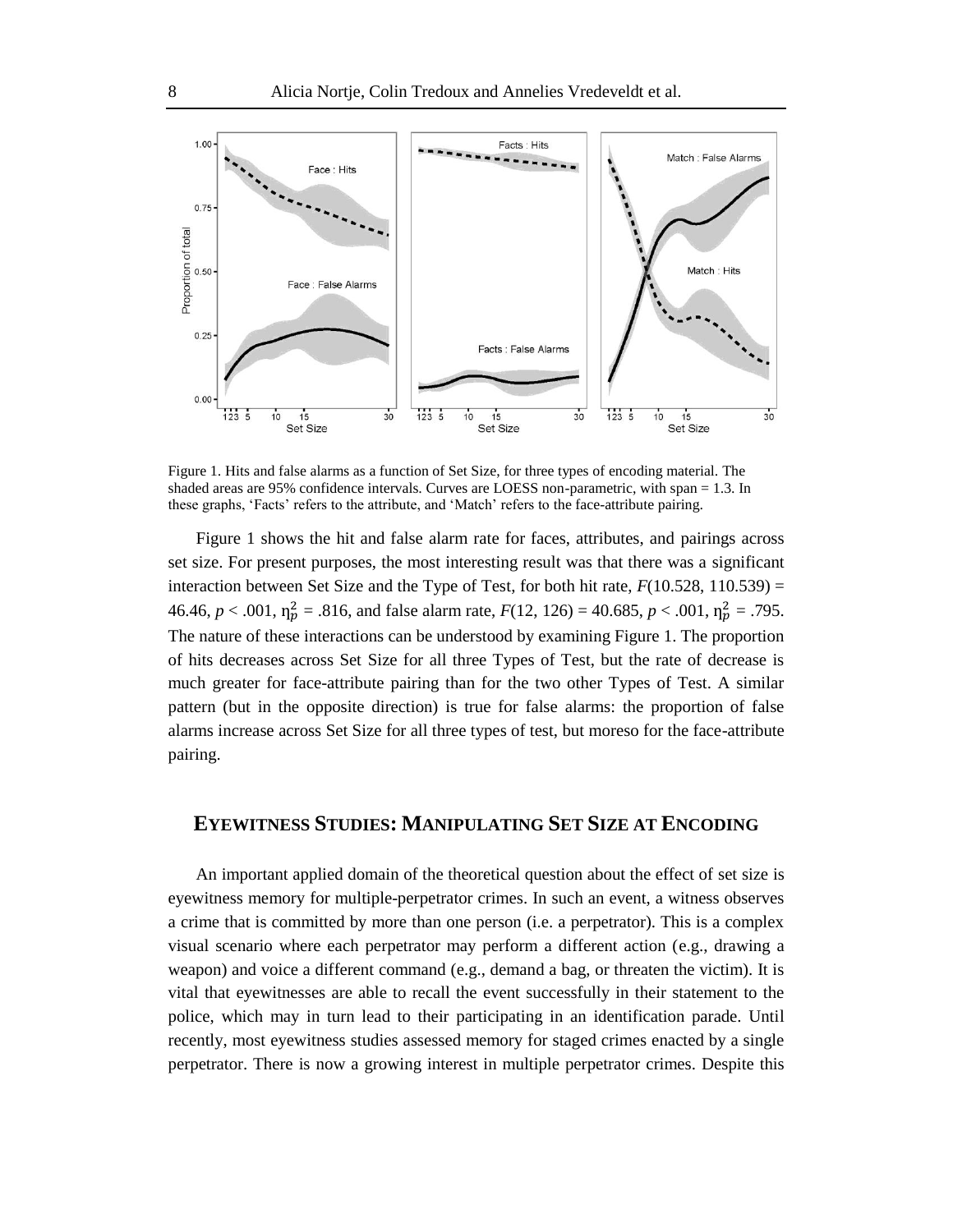interest, there are fewer than 15 articles on this topic (see Table 2). In the bulk of these studies, recognition memory was tested with an identification task, and role recognition was tested in only one study.

|                                           |                                   | Load           |                |                       |                            |      |                   |
|-------------------------------------------|-----------------------------------|----------------|----------------|-----------------------|----------------------------|------|-------------------|
| Study                                     | Total sample<br>size <sup>e</sup> | Encoding       | Test           | Lineups               | Lineup Size                | Hits | FAs               |
| Egan, Pittner, &<br>Goldstein, 1977       | 86                                | $\mathbf{2}$   | $\mathbf{1}$   | TP                    | 5                          | 0.91 |                   |
| Clifford & Hollin,<br>1981                | 60                                | 1 <sup>b</sup> | 1 MA           | <b>TP</b>             | 10                         | 0.35 |                   |
|                                           |                                   | 3 <sup>b</sup> | 1 MA           | TP                    | 10                         | 0.3  |                   |
|                                           |                                   | 5 <sup>b</sup> | 1 MA           | TP                    | 10                         | 0.15 | $\overline{a}$    |
| Shepard, 1983<br>(Experiment 4)           | n/a                               | 2              | $\mathbf{1}$   | TP/TA <sup>ac</sup>   | $9(1$ target)              | 0.3  | 0.52              |
| Schiff, Banka, & de<br>Bordes Galdi, 1986 | 84                                | 6 <sup>b</sup> | 6              | TP only <sup>ac</sup> | 18                         | 0.65 | 0.35 <sup>d</sup> |
| Jacob, 1994                               | 144                               | $\overline{3}$ | $\overline{3}$ | TP/TA <sup>ac</sup>   | $6$ (sim.)<br>vs 18 (seq.) | 0.34 | 0.13              |
| Vanderwal, 1996                           | 144                               | $\overline{3}$ | $\overline{3}$ | TP/TA <sup>ac</sup>   | $18$ (sim.)<br>vs 6 (seq.) | 0.17 | 0.17              |
| Laldin, 1997                              | 168                               | $\sqrt{2}$     | $\mathbf{1}$   | TP/TA <sup>ac</sup>   | $10(2 \text{ targets})$    | 0.3  | 0.52              |
|                                           |                                   | $\overline{3}$ | 3              | TP/TA <sup>ac</sup>   | 18                         | 0.39 | 0.13              |
| Megreya & Burton,<br>2006 (Experiment 1)  | 20                                | $\mathbf{1}$   | $\mathbf{1}$   | TP/TA                 | 10                         | 0.6  | 0.24              |
|                                           |                                   | $\overline{2}$ | $\mathbf{1}$   | TP/TA                 | 10                         | 0.34 | 0.23              |
| Megreya & Burton,<br>2006 (Experiment 2)  | 20                                | $\sqrt{2}$     | $\mathbf{1}$   | TP/TA                 | 10                         | 0.37 | 32.6              |
| Wells & Pozzulo,<br>2006                  | 150                               | 2 <sup>b</sup> | 1 MA           | TP/TA <sup>a</sup>    | 6                          | 0.16 | 0.41              |
|                                           |                                   | 2 <sup>b</sup> | 1 Accomplice   | TP/TA <sup>a</sup>    | 6                          | 0.28 | 0.41              |
| Hobson & Wilcock,<br>2011                 | 72                                | 3 <sup>b</sup> | $\overline{3}$ | TP/TA <sup>a</sup>    | $\mathbf{Q}$               | 0.51 | 0.41              |
| Megreya &<br>Bindemann, 2011              | 534                               | 1 <sup>b</sup> | 1 MA           | TP/TA                 | 10                         | 0.54 | 0.36              |
|                                           |                                   | 2 <sup>b</sup> | 1 MA           | TP/TA                 | 10                         | 0.29 | 0.38              |

## **Table 2. Results of studies that tested eyewitness memory for multiple perpetrators (with lineups)**

Note. Role accuracy is not reported in this table and standard deviations are not available. MA denotes 'Main Assailant'. For example, Clifford and Hollin (1981) tested for the main assailant.

<sup>a</sup> These studies tested recognition for all targets that appeared at encoding.

**b**These studies assigned roles to the targets at encoding.

<sup>c</sup>These studies included all the suspects in one lineup, rather than one suspect per lineup.

<sup>d</sup>The authors report 'misses' (i.e. foil identifications in a target-present lineup) as false alarms.

<sup>e</sup> The sample sizes reported here are for the entire study, and are not the experimental cell sizes. It was not possible to reliably estimate the cell sizes as the proportions here have been averaged across experimental conditions.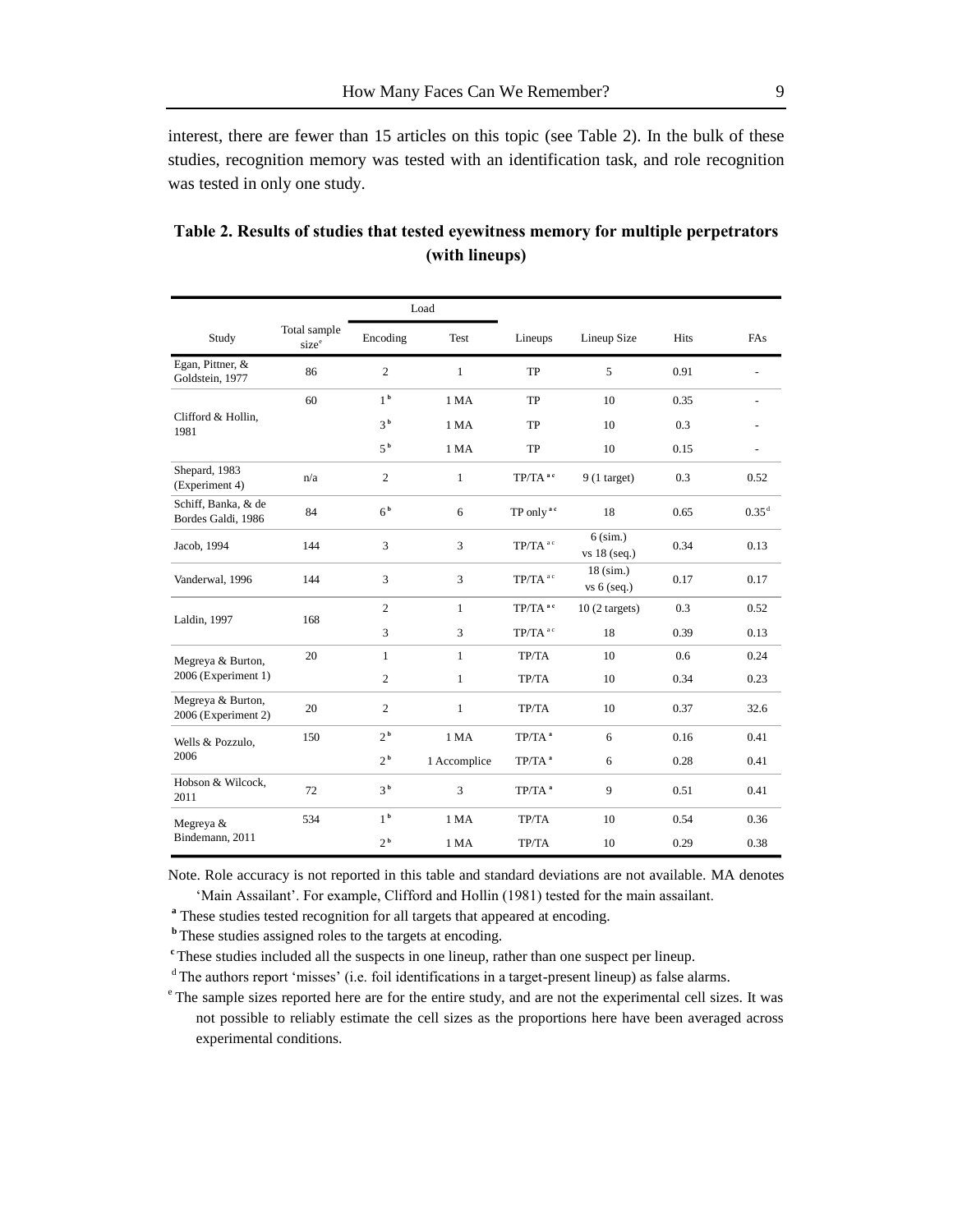An early study by Clifford and Hollin (1981) showed that eyewitness recognition accuracy decreases as set size increases. Participants viewed a simulated crime that was committed by one, three, or five perpetrators, and were then tested for their recognition of the main assailant from a ten-person, target-present, simultaneous lineup. Recognition performance in the one and three perpetrator conditions was significantly better than chance (35% and 30% respectively, vs. 16.67%), but performance in the five-perpetrator condition was not (15%).

This pattern is what one would expect, given work reviewed earlier on face and image recognition, but there are some important nuances. Interestingly, recognition performance is compromised even if the (multiple) perpetrators are perceptually and obviously different from one another. Megreya and Bindemann (2011) showed participants a video of a crime committed by either one or two perpetrators, who were either of the same sex (two men or two women) or not (one woman and one man). The authors initially hypothesized that participants who encoded perpetrators of a different sex were less likely to confuse the perpetrators with one another. Their results, however, did not show this: Participants in the single-perpetrator condition outperformed participants in the two-perpetrator condition (54% versus 29% respectively), and the gender of the perpetrators made no difference (two same-sex perpetrators: 28.9% versus two opposite-sex perpetrators: 29.4%). One could argue that this poor performance might be due to divided attention: participants performed poorly because they had to process both perpetrators simultaneously within a limited period of time. However, Megreya and Burton (2006) demonstrated that performance was poor following the encoding of two faces *even* when participants were given unlimited time to study them. This poor performance persisted throughout various experiments – even when participants were warned that they would have to recognize the target face later, and when they knew that the target would be absent from some of the lineups. Overall, recognition performance following encoding of two faces was worse than following encoding of one face only (34% versus 59.5% respectively).

# **EYEWITNESS STUDIES: DOES LINEUP TYPE IMPACT ACCURACY FOR MULTIPLE PERPETRATORS?**

Perhaps the poor performance of eyewitnesses who attempt to identify multiple perpetrators could be attributed to the type of recognition test. For example, eyewitnesses may perform worse when presented with a simultaneous lineup instead of a sequential lineup, or eyewitnesses may perform better if they view one large parade rather than many smaller parades.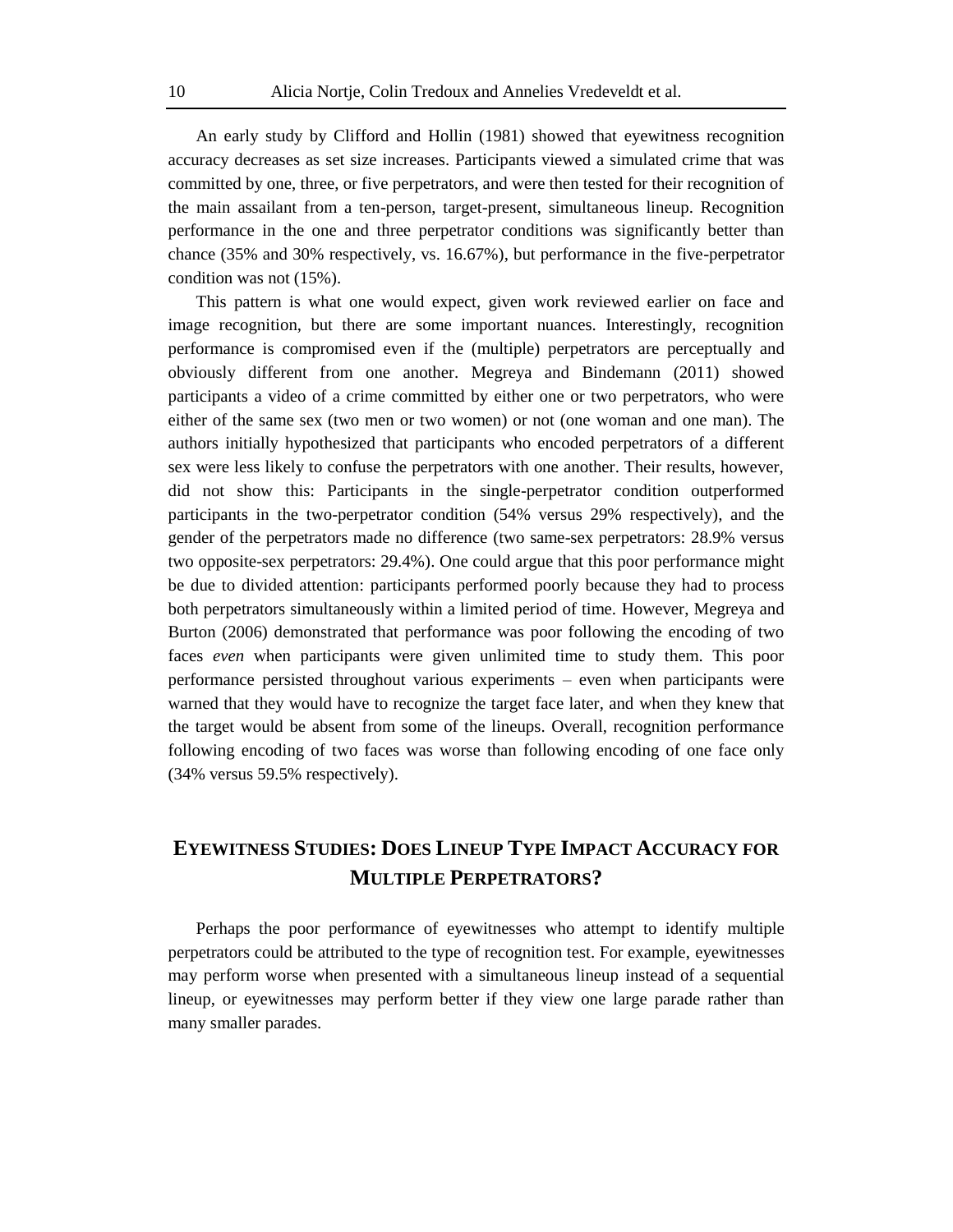|                    | Simultaneous                                                            |      |           | Sequential                                                                     |      |           |  |
|--------------------|-------------------------------------------------------------------------|------|-----------|--------------------------------------------------------------------------------|------|-----------|--|
| Study              | Description                                                             | HR   | <b>FA</b> | Description                                                                    | HR   | <b>FA</b> |  |
| Jacob, 1994        | Three<br>simultaneous six-<br>person, TP/TA<br>lineups.                 | 0.47 | 0.11      | One 18-person<br>TP/TA lineup                                                  | 0.29 | 0.08      |  |
| Vanderwal,<br>1996 | One 18-person<br>TP/TA lineup.                                          | 0.19 | 0.07      | Three TP/TA<br>lineups                                                         | 0.14 | 0.27      |  |
| Laldin, 1997       | Six sets of three<br>photographs,<br>TP/TA<br>presented<br>simultaneous | 0.5  | 0.19      | Six sets of three<br>photographs,<br><b>TP/TA</b><br>presented<br>sequentially | 0.26 | 0.02      |  |

**Table 3. Procedure and results from three unpublished studies comparing simultaneous and sequential lineup presentations**

Note. FA rate = False alarm rate; HR are hit rates. These proportions are the averaged hit rate and false alarm rate presented in the three studies. TP and TA lineups consist of a combination of zero, one, two, or three target-suspect combinations.

Three unpublished papers from RCL Lindsay's research laboratory at Queen's University<sup>3</sup> examined the differences between eyewitness identifications using sequential and simultaneous lineups (Jacob, 1994; Laldin, 1997; Vanderwal, 1996; see Table 3). All three studies used the same materials: a 45-second encoding video that depicted a crime committed by three perpetrators who steal a woman's purse, and lineups containing the same foils, innocent suspects, and perpetrators. The overall results were somewhat conflicting: False alarm rate was lower following sequential presentation than the simultaneous presentation of photographs, but hit rate was also lower following a sequential presentation (Jacob, 1994; Laldin, 1997). This is the typical pattern observed for sequential lineups: witnesses make more conservative decisions, which is associated with a decrease in both hits and false alarms (Clark, 2012). However, this pattern was partially-reversed in a third study (Vanderwal, 1996), in which hit rate was again lower for sequential lineups, but false alarm rate was higher.

Wells and Pozzulo (2006) compared three different lineup methods to determine how eyewitness recognition of multiple perpetrators is affected. Their participants watched a video of a staged mugging committed by two perpetrators, who were designated main assailant and accomplice, and then viewed one of three types of lineups for both targets: Two six-person target-present or target-absent simultaneous lineups, two six-person target-present or target-absent sequential lineups, or six two-person lineups consisting of

l

<sup>&</sup>lt;sup>3</sup> http://www.queensu.ca/psychology/People/Faculty/Roderick-Lindsay.html.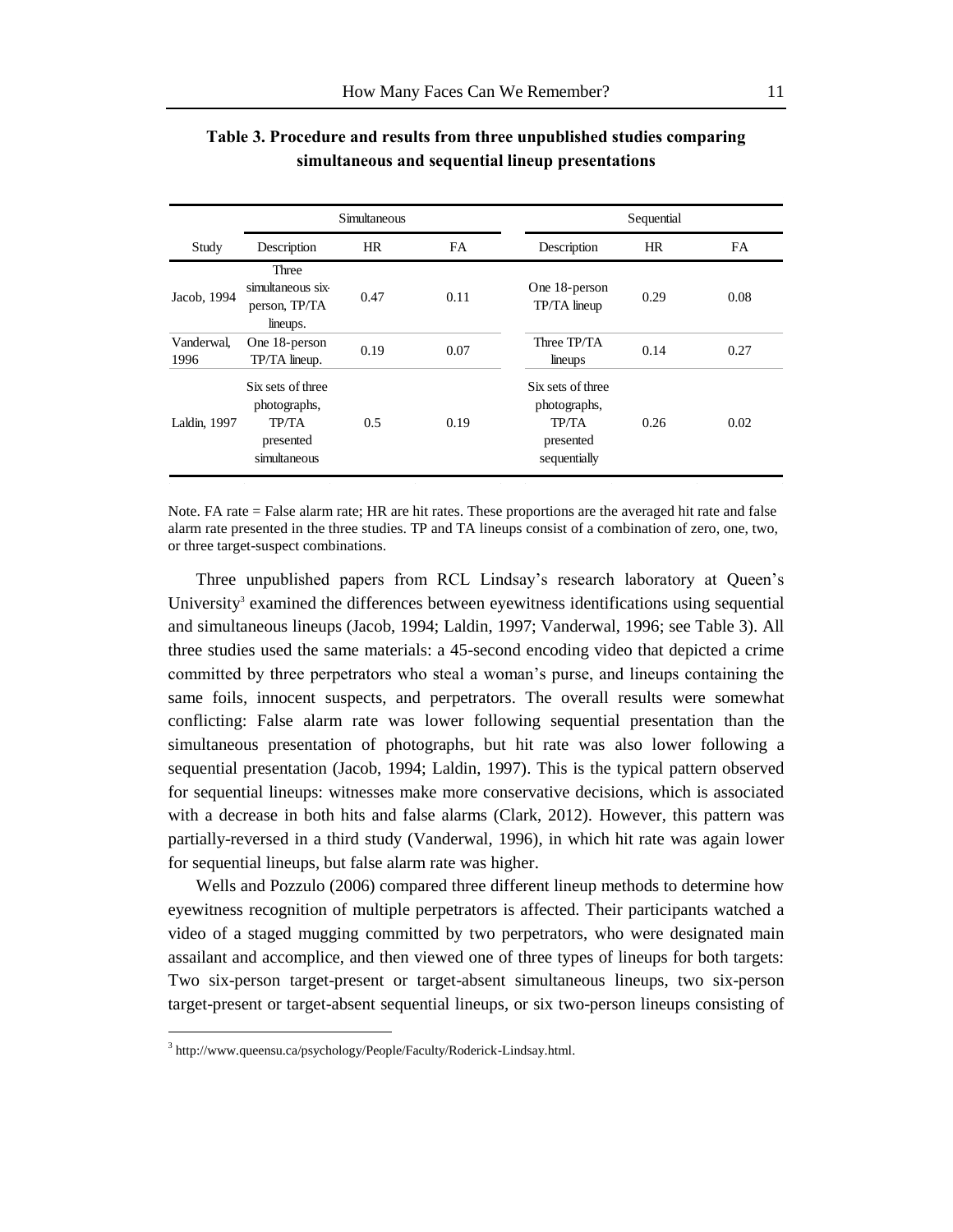a pair of foils (or one foil and one target, but never two targets). There was no difference in hit rate among the three lineups formats, but participants were more likely to correctly reject the two-person paired target-absent parades for the accomplice and the main assailant. However, it is difficult to interpret these results without some measure of choosing bias (i.e. *c*, a measure of response bias; Macmillan & Creelman, 2004)

A common practice in multiple perpetrator research is to manipulate the number of perpetrators at encoding, but test recognition memory for only one target (see Table 2). This provides an incomplete picture: Is recognition poor because of the set size, or because of some attribute (e.g., distinctiveness) of the target? That is, participants may have encoded one of the perpetrators who is not presented at test. In fact, only three published studies have tested memory for all the perpetrators in the witnessed event (see Table 2) but the decline in performance with increasing number of perpetrators is remarkable: Only one of 41 participants (Shepherd, 1983), eight of 75 participants (Wells & Pozzulo, 2006), and eight of 72 participants (Hobson & Wilcock, 2011), could accurately identify all perpetrators. In summary, this literature shows that recognition accuracy decreases as set size increases, and this is most striking when participants are tested for *all* the perpetrators, with accuracy levels (i.e., identifying all perpetrators correctly) ranging from 2% to 11%.

### **EYEWITNESS STUDIES: ROLE IDENTIFICATION**

Only one multiple-perpetrator eyewitness study tested for role identification of the perpetrators. Hobson and Wilcock (2011) provided two different types of lineup instructions to their participants prior to viewing the lineup. The first type of instruction was to 'reflect' on the role that the perpetrator had performed while making their identification decision. The second type of instruction constituted 'general' lineup instructions that did not refer to the role of the perpetrator. After making an identification, all participants were asked to identify the role the perpetrator played in the witnessed event. The results showed that i) the different instructions did not affect identification accuracy, but ii) participants were better overall at recalling the roles of the perpetrators when given the 'reflection' instructions. Overall, the average role recall performance for the 'reflection' and the 'general' instructions groups was 69.3% and 30.3% respectively.

It is still unclear how role identification is impacted by the number of perpetrators. Hobson and Wilcock's results are promising as they suggest that role identification can be improved through lineup instructions. However, their study did not include a baseline one-perpetrator condition, and set size was not manipulated. Therefore, this study does not provide insight into the impact of set size on role identification.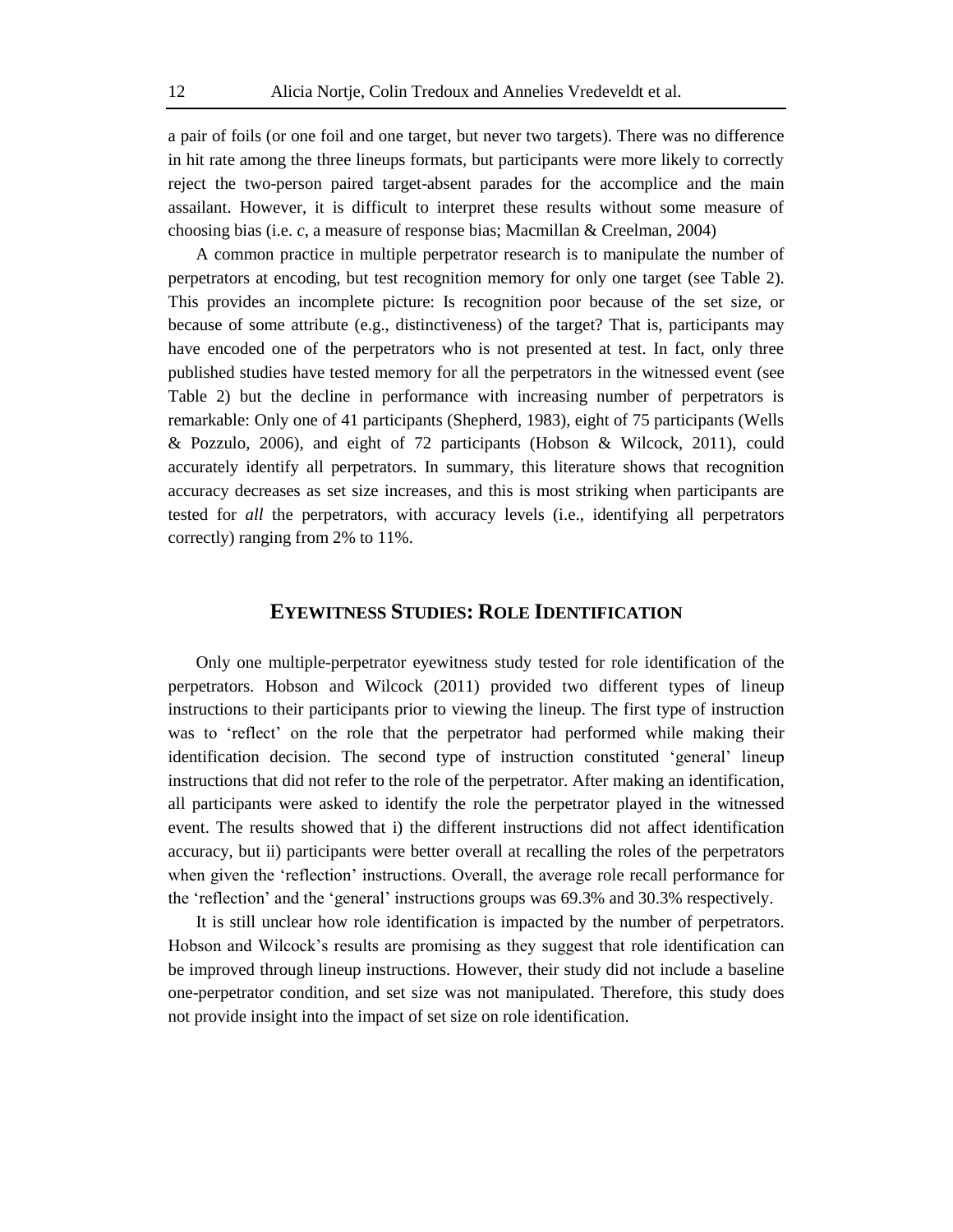

Figure 2. Proportion correct as a function of Set Size, for three types of recognition tests. The shaded areas are 95% confidence intervals. Curves are LOESS non-parametric, with span = 1.3.

The importance of this question - about how our ability to pair faces and roles is affected by set size – is quite pronounced for applied research such as eyewitness memory, and there is little relevant data (besides the research from Nortje, et al., 2015, and results reported by Hobson and Wilcock, 2011) to help us answer it. As we argued earlier, a unique problem for multiple perpetrator facial recognition, particularly in applied settings, is that the eyewitness' memory must be further tested by asking the witness to declare the role of the person they have identified(e.g., what they did, or what they said). There is some research that suggests that eyewitnesses may find it difficult to do this: Police officers in England, Wales and Northern Ireland report that eyewitnesses who had made multiple identifications would, after making their identification, often provide information about the role of that perpetrator that contradicted the information in their previous statement (Hobson, Wilcock, & Valentine, 2012). It is often not possible for police officers to verify this information, and these disparities could reduce the perceived reliability of an eyewitness (Brewer, Potter, Fisher, Bond, & Luszcz, 1999).

We are able to report some original data here that examines eyewitness memory for faces and roles as a function of set size. We recruited 200 participants from the University of Cape Town, who watched a staged theft in a computer lab committed by either one, two, three, five, or ten perpetrators (Nortje, Deglon, Tredoux, & Vredeveldt, 2016). Following a delay of roughly 30 minutes, participants viewed as many lineups as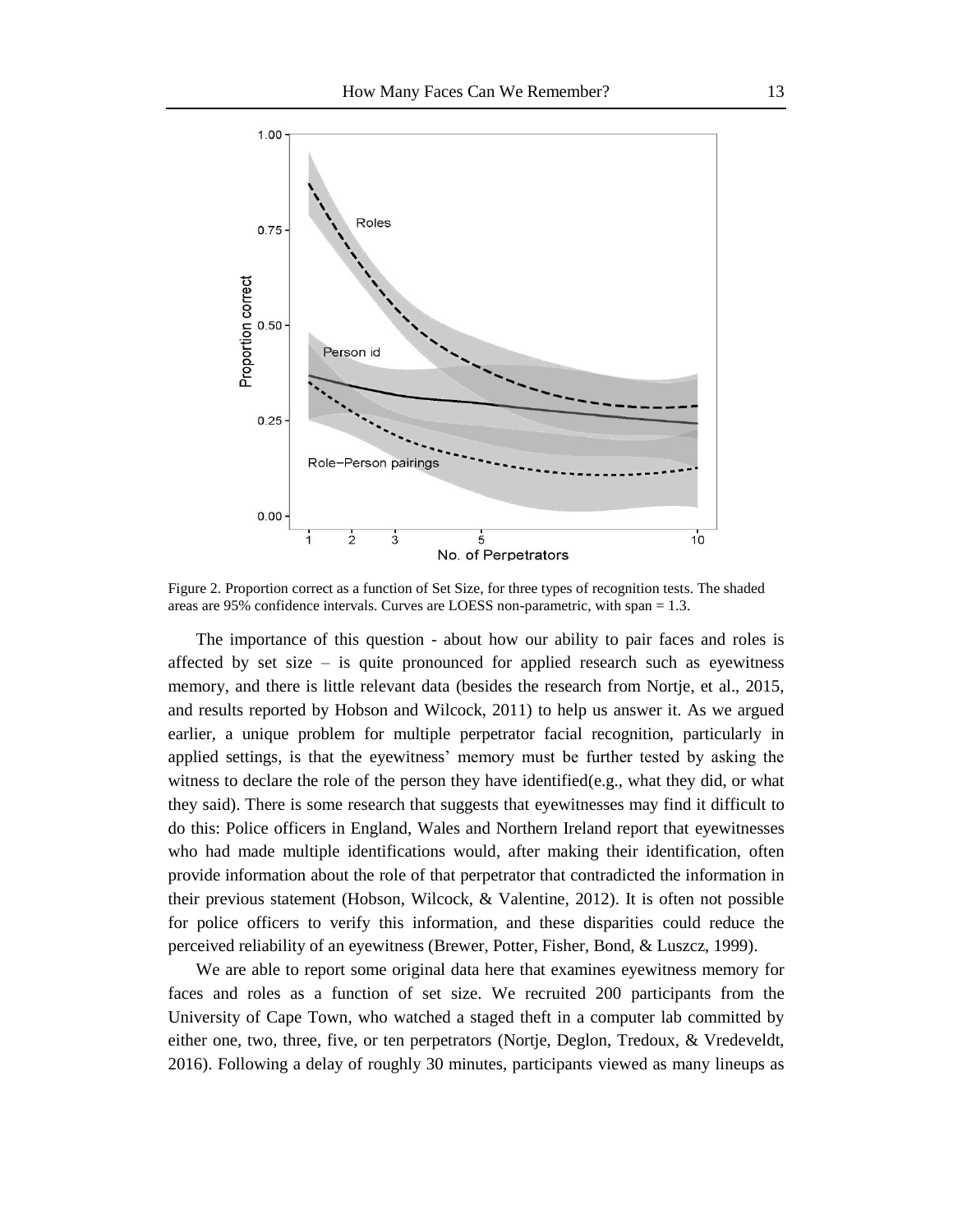there were perpetrators and had to make lineup decisions for each. Lineup sequences were a combination of target-present and -absent lineups. Participants made a lineup decision, and if this decision was a positive identification, they then attempted to recall the role performed by the identified target.

The results from this eyewitness study corroborate the findings of the facial recognition study discussed earlier (Nortje, et al., 2015): Recognition performance decreased as the number of perpetrators increased, but decreased especially quickly when trying to link perpetrators to roles (see Figure 2). There was a significant main effect for the Type of Test,  $F(1.339, 242.281) = 80.728$ ,  $p < .001$ ,  $\eta_p^2 = .308$ . Overall, participants performed better at the Role Recall ( $M = .53$ , 95% CI [.48, .58],  $SD = .334$ ) than at the Lineup Identifications ( $M = .31$ , 95% CI [.25, .36],  $SD = .37$ ), but performed better at Lineup Identifications than at correctly recalling the Role for *that* target (i.e. Pairing)  $(M = .21, 95\% \text{ CI}$  [.16, .26],  $SD = .34$ ). Mean percentage accuracy was significantly different between Identifications and Roles,  $F(1, 181) = 51.193$ ,  $p < .001$ ,  $\eta_p^2 = .220$ , and between Lineup Identifications and Pairings,  $F(1, 181) = 30.615$ ,  $p < .001$ ,  $\eta_p^2 = .145$ . There was also a significant interaction between the Type of Test and Set Size*, F*(5.354, 242.281) = 5.426,  $p < .001$ ,  $\eta_p^2 = .107$ . This interaction can be seen in Figure 2: The proportion of correct responses decreased in all three Tests as Set Size increased, but the rate at which this proportion decreased was different for the three tests. Participants performed quite well at Role identification for small Set Sizes, but this performance dropped precipitously as Set Size increased. Proportion correct for Lineup Identifications and Pairings were similar for small Set Sizes, but Pairings appeared to decrease more quickly than Lineup Identifications as Set Size increased. Thus, for small Set Sizes, participants performed better at Role Recall than at Lineup identifications and Pairings, but performance for all three tests dropped as Set Size increases, with the most notable decrease for Role Recall.

These results corroborate and extend those found in previous research (Nortje, et al., 2015): Memory for faces and actions (or roles) is impaired by an increasing set size, and the pairing of faces to their respective associated actions remains the lowest performance and is most affected by increasing set sizes. These results suggest that eyewitnesses will perform worse at identification tasks if the crime was committed by an increasing number of perpetrators. More concerning is that the ability of eyewitnesses to link criminal actions to perpetrators will be significantly impaired as the number of perpetrators increases, which can have serious repercussions for police investigations, and eyewitness identification.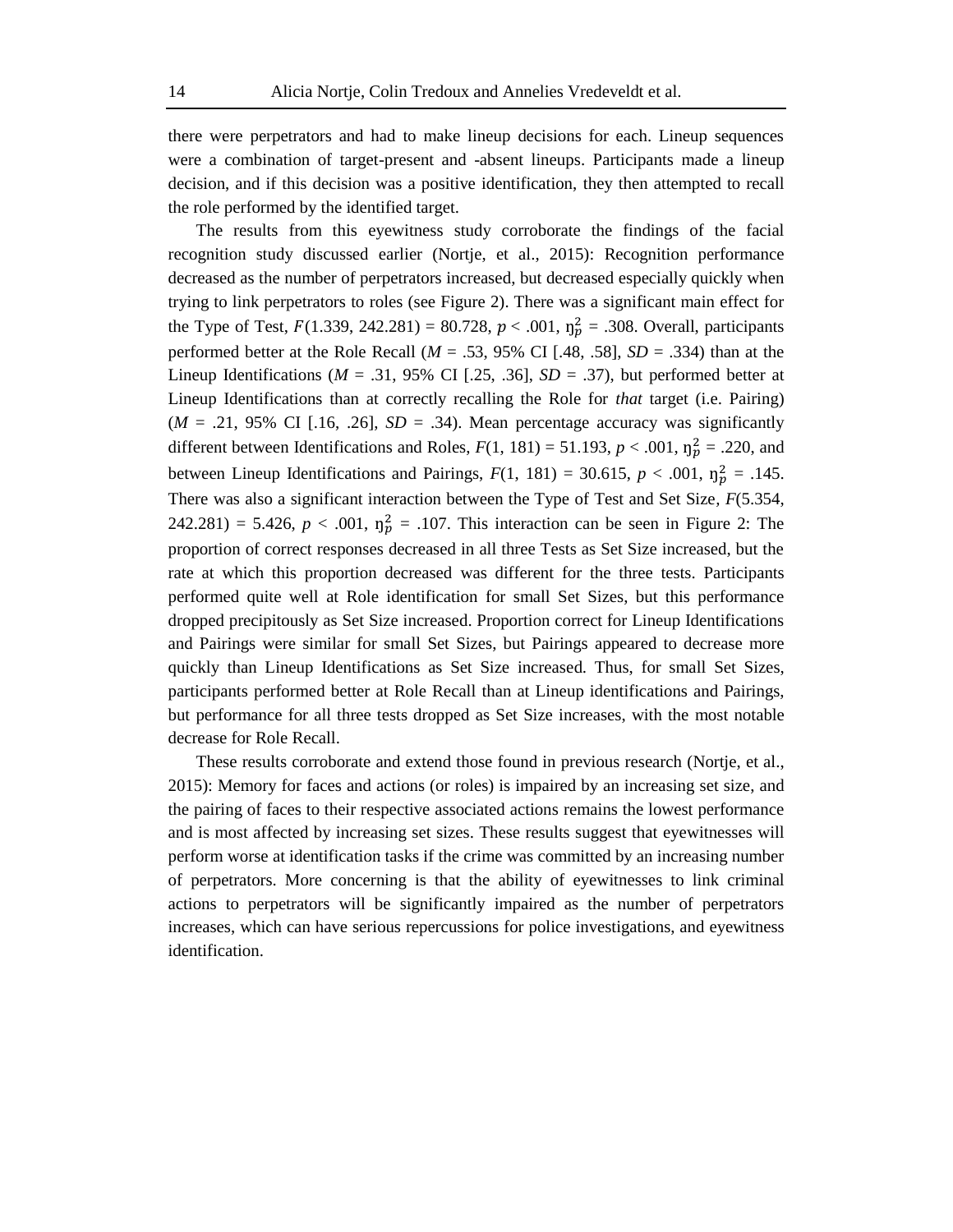#### **CONCLUSION**

Our aim in this chapter was to review the evidence on how set size affects person and role recognition, in both the face-recognition and eyewitness-identification literatures. Face recognition researchers have on occasion investigated large set sizes, but have rarely manipulated set size systematically. The few studies that have done this – in both face recognition and eyewitness memory research – show consistent results: Recognition of briefly encountered faces drops considerably as set size increases.

There is as yet no published evidence on the critical question of pairing previously seen faces (or people) with their associated roles or actions, but we reported results from two recently conducted studies that investigated this. The findings from both studies show that memory for previously seen faces is impaired by the number of faces encoded. What our study (Nortje, et al., 2015) shows in particular is concerning, and more so perhaps than the suppression of face recognition memory performance by increasing set size: Participants in our studies showed a particular inability to correctly pair or 'bind' faces they had seen with attributes they had learnt about the faces in question, *despite* being able to recognize these two things independently. This disjunction became increasingly evident with larger set sizes.

This is of considerable concern in practice, due to the prevalence of multiple perpetrator crimes. Eyewitnesses provide testimony about such crimes, and our data suggests that i) these eyewitnesses will show diminished recognition performance as the number of perpetrators increases, and i) they will struggle to accurately recall what the perpetrators did in the crime. This effect is not buttressed by accurate identifications: Even if the eyewitness is able to make a correct identification, this does not necessarily mean that their testimony about *what* that perpetrator did is also accurate. The consequences of inaccurate perpetrator recognition and incorrect testimony about the actions of each perpetrator could impede police investigations, and could lead prosecutors, judges and juries to consider the eyewitness' memory unreliable. Moreover, sentencing is dependent on role recollection: Perpetrators who were less directly involved in the crime may receive reduced sentences. Therefore it is vital that actions are correctly attributed to perpetrators to ensure fair sentences.

In conclusion, the effect of set size on face memory is strong, with serious applied consequences. These consequences appear to be more profound than merely suppressing face recognition memory – eyewitnesses who see multiple perpetrators may be particularly prone to confusing perpetrator identities and roles. Extra caution is urged when eyewitnesses give testimony about events involving multiple perpetrators.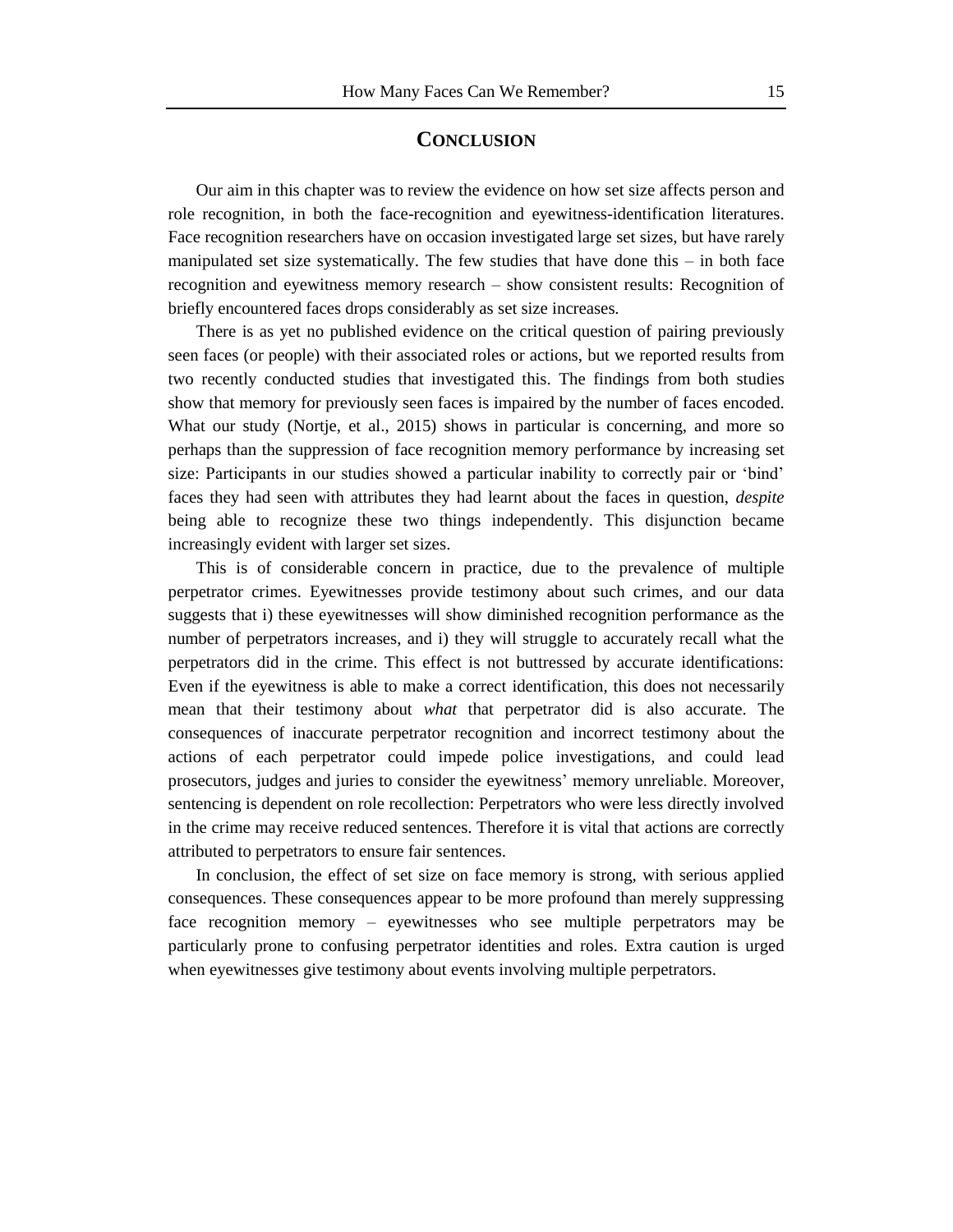#### **ACKNOWLEDGEMENTS**

We would like to extend our thanks to Michaela Deglon, who assisted with data collection. We would also like to thank the actors, who portrayed our 'perpetrators', our participants, and the ACSENT laboratory for providing the laboratory space, equipment and resources. Lastly, we would like to thank the National Research Foundation for providing valuable funding for two years.

#### **REFERENCES**

- Australian Bureau of Statistics. (2004). Sexual assault in Australia: A statistical overview.4523.0. Retrieved from http://www.abs.gov.au/AUSSTATS/ abs@.nsf/ DetailsPage/4523.02004.
- Bahrick, H. P., Bahrick, P. O., & Wittlinger, R. P. (1975). Fifty Years of Memory for Names and Faces: A Cross-Sectional Approach. *Journal of Experimental Psychology: General, 104*, 54-75.
- Brewer, N., Potter, R., Fisher, R. P., Bond, N., & Luszcz, M. A. (1999). Beliefs and data on the relationship between consistency and accuracy of eyewitness testimony. *Applied Cognitive Psychology, 13*, 297–313. Clark, S. E. (2012). Costs and benefits of eyewitness identification reform: Psychological science and public policy. *Perspectives on Psychological Science, 7*, 238-259.
- Clifford, B. R., & Hollin, C. R. (1981). Effects of the type of incident and the number of perpetrators on eyewitness memory. *Journal of Applied Psychology, 66*, 364-370.
- Curran, K., & Millie, A. (2003). Rape and indecent assault: Incidence and service provision in Southwark (Project Report). London, England: Safer Southwark Partnership.
- Egan, D., Pittner, M., & Goldstein, A. G. (1977). Eyewitness identification: Photographs vs. live models. *Law and Human Behaviour, 1*, 199-206.
- European Union Agency for Fundamental Rights (FRA). (2012). Data in Focus Report: Minorities as Victims in Crime (Report No. 6). Retrieved from European Union Agency for Fundamental Rights website: http://fra.europa.eu/en/publication/2012/eumidis-data-focus-report-6-minorities-victims-crime.
- Franklin, K. (2004). Enacting masculinity: Antigay violence and group rape as participatory theater. *Sexuality Research and Social Policy: Journal of NSRC, 1*, 25- 40.
- Hobson, Z. J., & Wilcock, R. (2011). Eyewitness identification of multiple perpetrators. *International Journal of Police Science & Management, 13*, 286-296.
- Hobson, Z., Wilcock, R., & Valentine, T. (2012). Multiple suspect showing: A survey of police identification officers. *Policing, 7*, 79-87.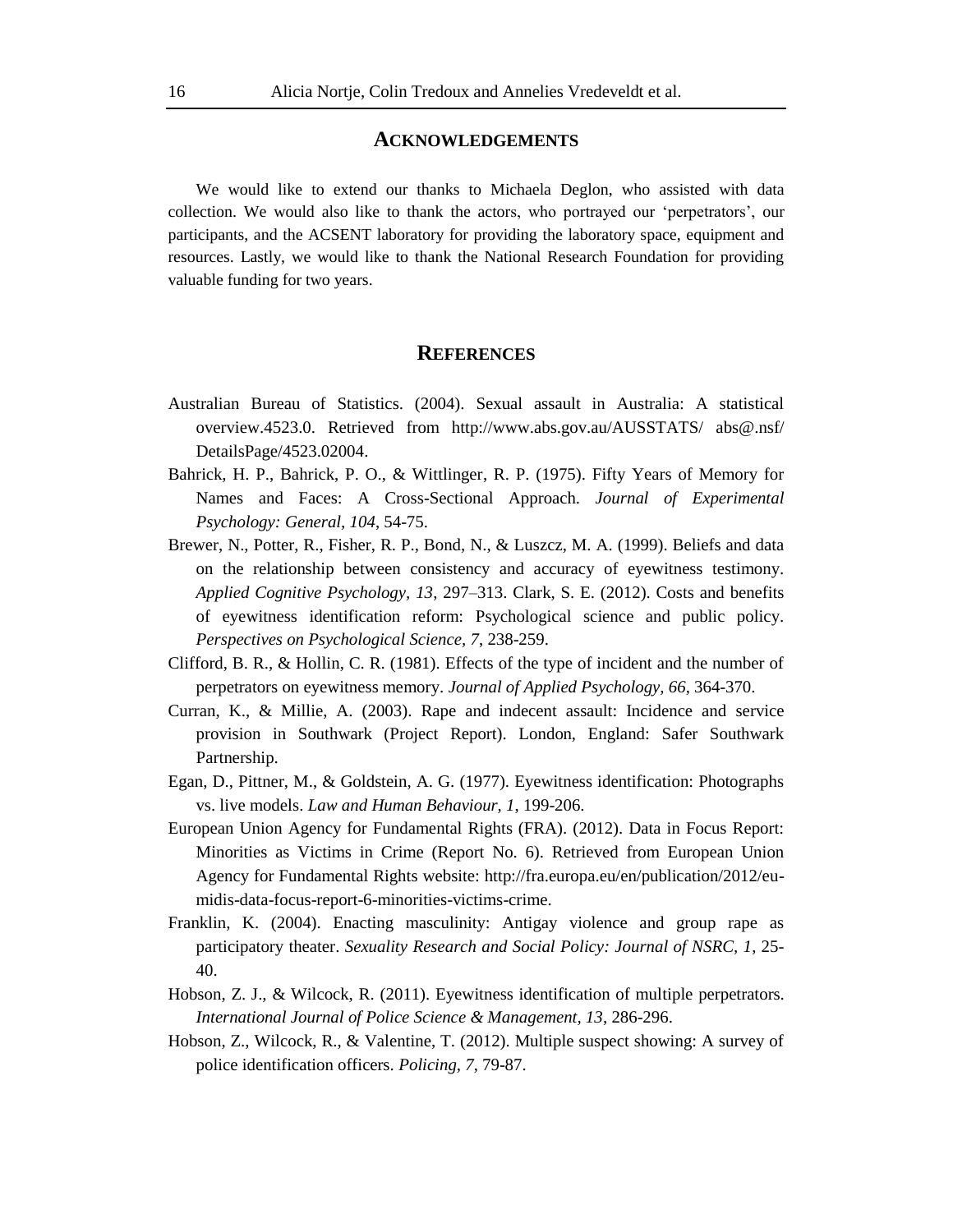- Innocence Project (2017). Eyewitness Misidentification. Retrieved from https://www. innocenceproject.org/causes/eyewitness-misidentification/.
- Jacob, P. (1994). *The feasibility of using multiple-suspect sequential lineups.* (Unpublished Honour's thesis). Queen's University, Canada.
- Laldin, S. (1997). *Contextual effects on lineup identification of multiple perpetrators.*  (Unpublished Honour's thesis). Queen's University, Canada.
- Lamont, A. C., Stewart-Williams, S., & Podd, J. (2005). Face recognition and aging: Effects of target age and memory load. *Memory & Cognition, 33*, 1017-1024.
- Macmillan, N. A., & Creelman, C. D. (2004). *Detection theory: A user's guide*. (Second edition). Mahwah, New Jersey: Lawrence Erlbaum Associated, Publishers.
- Malpass, R. S., Tredoux, C. G., & McQuiston-Surrett, D. (2007). Lineup construction and lineup fairness. In *The handbook of eyewitness psychology, Vol II: Memory for people* (pp. 155-178). Lawrence Erlbaum Mahwah, NJ.
- Maw, S. (2012). The psychological impact of rape trauma: A longitudinal study of adult female survivors in the Western Cape, South Africa. (Unpublished doctoral thesis). University of Cape Town, Cape Town.
- Megreya, A. M., & Bindemann, M. (2011). Identification accuracy for single- and double-perpetrator crimes: Does accomplice gender matter? *British Journal of Psychology. 103*, 439-453.
- Megreya, A. M., & Burton, A. M. (2006). Recognising faces seen alone or with others: When two heads are worse than one. *Applied Cognitive Psychology, 20*, 957-972.
- Mestry, N., Menneer, T., Cave, K. R., Godwin, H. J., & Donnelly, N. (2017). Dual-target cost in visual search for multiple unfamiliar faces. *Journal of Experimental Psychology: Human Perception and Performance*.
- Metzger, M. M. (2002). Stimulus load and age effects in face recognition: A comparison of children and adults. *North American Journal of Psychology, 4*, 51-62.
- Nickerson, R. S. (1965). Short-term memory for complex meaningful visual configurations: A demonstration of capacity. *Canadian Journal of Psychology, 19*, 155-161.
- Nickerson, R. S. (1968). A note on long-term recognition memory for pictorial material. *Psychonomic Science, 11*, 58-58.
- Nortje, A., Tredoux, C.G., & Vredeveldt, A. (2015, March). *Remembering multiple faces is harder than you think! The effect of set size on face recognition.* Paper presented at the American Psychology-Law Society conference, San Diego, USA.
- Nortje, A, Deglon, M., Tredoux, C**.,** & Vredeveldt, A (2016, November). *Role and offender identification in multiple-perpetrator crimes.* Presentation at the Annual Face Science Seminar, Cape Town, South Africa.
- Podd, J. (1990). The effects of memory load and delay on facial recognition. *Applied Cognitive Psychology, 4*, 47-59*.*